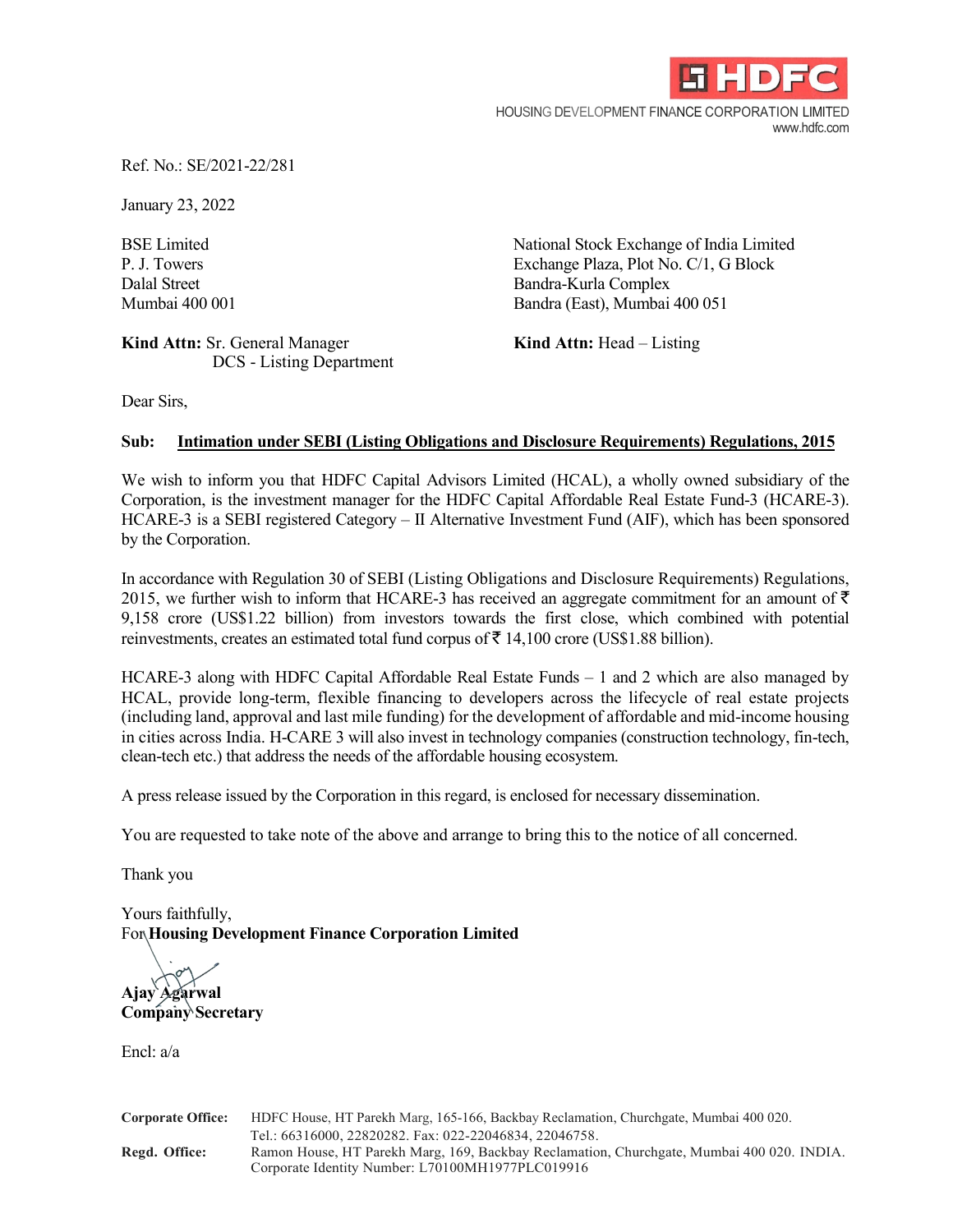# **HDFC CAPITAL ANNOUNCES INITIAL CLOSE AT US\$1.88 BILLION FOR ITS AFFORDABLE HOUSING FUND**

**January 23, 2022, Mumbai, India:** HDFC Capital Advisors Limited (HDFC Capital), a wholly owned subsidiary of Housing Development Finance Corporation Limited and acting as an investment manager, has successfully achieved the initial close of its third fund focused on affordable housing, the HDFC Capital Affordable Real Estate Fund – 3 (H-CARE-3). H-CARE 3 is one the largest funds raised to invest in the residential real estate sector in India with investors committing in excess of US\$1.22 billion towards the first close, which combined with potential reinvestments by the fund, creates an estimated total fund corpus of US\$1.88 billion. The primary investor in H-CARE 3 is a wholly-owned subsidiary of the Abu Dhabi Investment Authority (ADIA).

Set up in 2016, HDFC Capital is aligned with the Government of India's goal to increase housing supply and support the Pradhan Mantri Awas Yojana - 'Housing for All' initiative. H-CARE 3 combines with the HDFC Capital Affordable Real Estate Funds – 1 & 2, raised in 2016 and 2017 respectively, to create a US\$3 billion funding platform which has recently been rated as one of the world's largest private finance platforms focused on development of affordable housing.

**H-CARE 3 will provide long-term, flexible funding across the lifecycle of affordable and midincome housing projects including early-stage funding. In addition, H-CARE 3 will also invest in technology companies (construction technology, fin-tech, clean-tech etc.) engaged in the affordable housing ecosystem.**

HDFC Capital's target is to finance the development of one million affordable homes in India through a combination of innovative financing, partnerships and technology, whilst focusing on sustainability. In order to achieve this objective, the company is in active discussions with leading global investors to raise additional funds to be invested in affordable housing in India.

## **H-CARE 3 Overview**

- $\triangleright$  HDFC Ltd will be the Sponsor and HDFC Capital will be the investment manager for H-CARE 3.
- $\triangleright$  Investor and Sponsor have committed US\$1.22 billion to H-CARE 3. Combined with potential reinvestments, the total fund corpus increases to an estimated US\$1.88 billion.
- **Primary focus on providing long-term, flexible debt across the lifecycle of real estate projects (including land, approval and last mile funding) for the development of affordable and mid-income housing across India.**
- $\triangleright$  H-CARE 3 has flexibility to:
	- Provide equity funding for real estate projects
	- **Invest in tech companies (construction technology, fin-tech, clean-tech etc.) that address the needs of the affordable housing ecosystem.**
- $\triangleright$  The H-CARE 3 funds are expected to be committed towards investments over the next 4-5 years.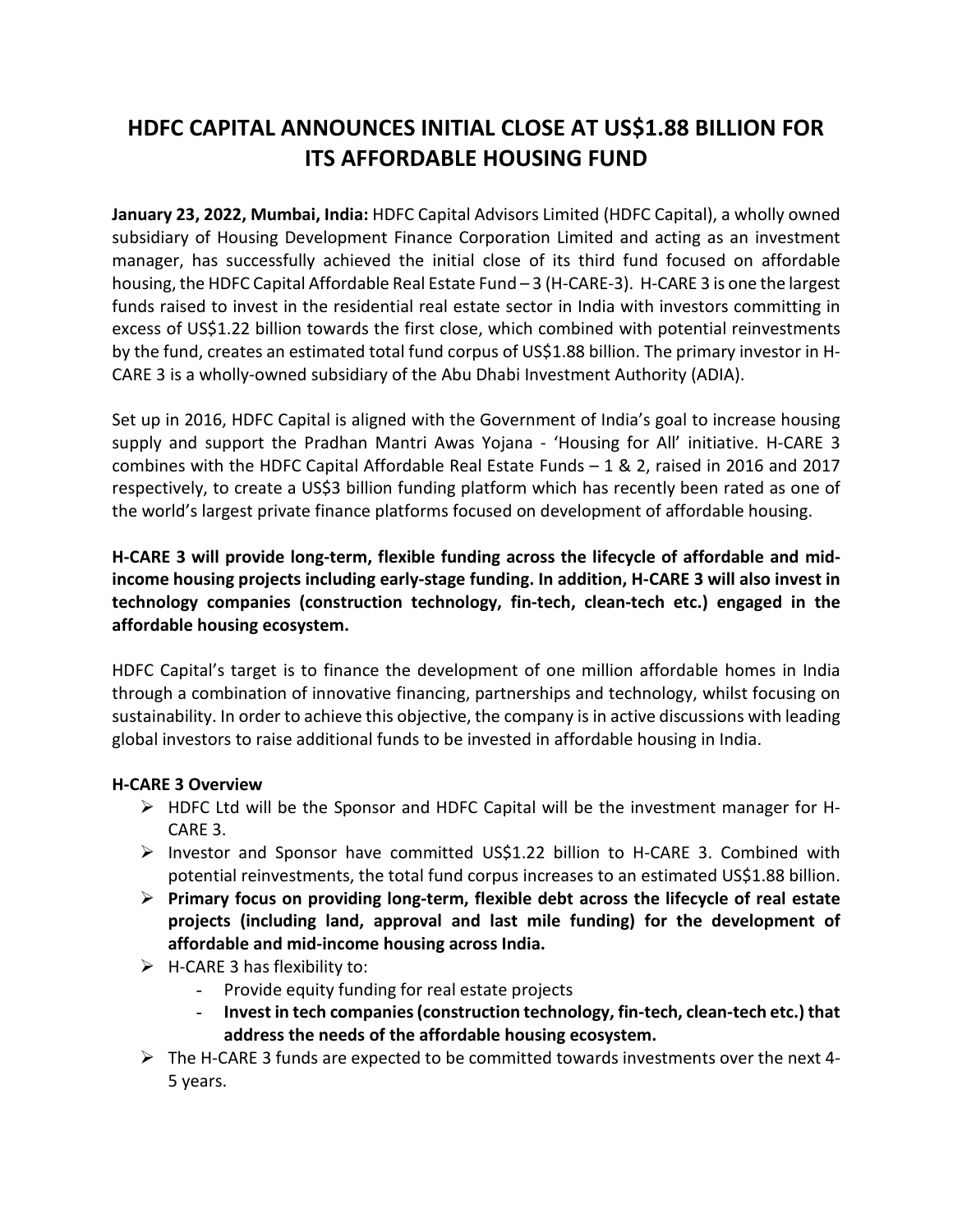H-CARE 3 Projected Development Foot-Print: Estimated 280 million Sq Ft across affordable and mid-income residential projects in India's leading cities (across the country.

**Mr. Deepak Parekh, Chairman – Housing Development Finance Corporation Limited,** said, "In India, housing will play an even more important role as a catalyst for growth with increased demand for affordable and mid-income housing. Combined with India's growth prospects, I have never been as optimistic about the housing sector as I am today. HDFC Capital has been one of the pioneers of investing in affordable and mid-income housing projects in India. With support from marquee global investors like ADIA and partnerships with leading developers, the platform is well on its way to ensuring many more Indians become homeowners."

**Mr. Khadem AlRemeithi, Executive Director of the Real Estate & Infrastructure Department, ADIA,** said, "H-CARE 3 presents the opportunity to grow our existing relationship with HDFC, while continuing to address the significant demand for affordable housing in India. This builds on the success of previous H-CARE funds, which have supported the development of new midmarket housing projects across the country, in alignment with Indian government priorities."

# **About HDFC Capital Advisors Limited**

HDFC Capital is a wholly owned subsidiary of Housing Development Finance Corporation Ltd and is in the business of managing private equity funds focused on real estate. HDFC Capital also seeks to promote innovation and the adoption of new technologies within the real estate sector by investing in and partnering with technology companies.

HDFC Capital is the investment manager to HDFC Capital Affordable Real Estate Fund 1 (H-CARE 1), HDFC Capital Affordable Real Estate Fund 2 (H-CARE 2) and HDFC Capital Affordable Real Estate Fund 3 (H-CARE 3), which are registered with SEBI as a Category II Alternative Investment Funds. These funds combine to create a US\$ 3 billion platform targeting the development of affordable and mid-income housing

## **About Housing Development Finance Corporation Limited (HDFC):**

HDFC, the pioneer of retail housing finance in India has assisted over 88 lakh families to own their house. HDFC's strength has been its value-added services, delivered through a specialist team of trained and experienced professionals. HDFC has consistently had an impeccable record of customer friendly services.

HDFC has been described as a model housing finance company providing technical assistance and consultancy assignments for developing countries across Asia, Africa and East Europe.